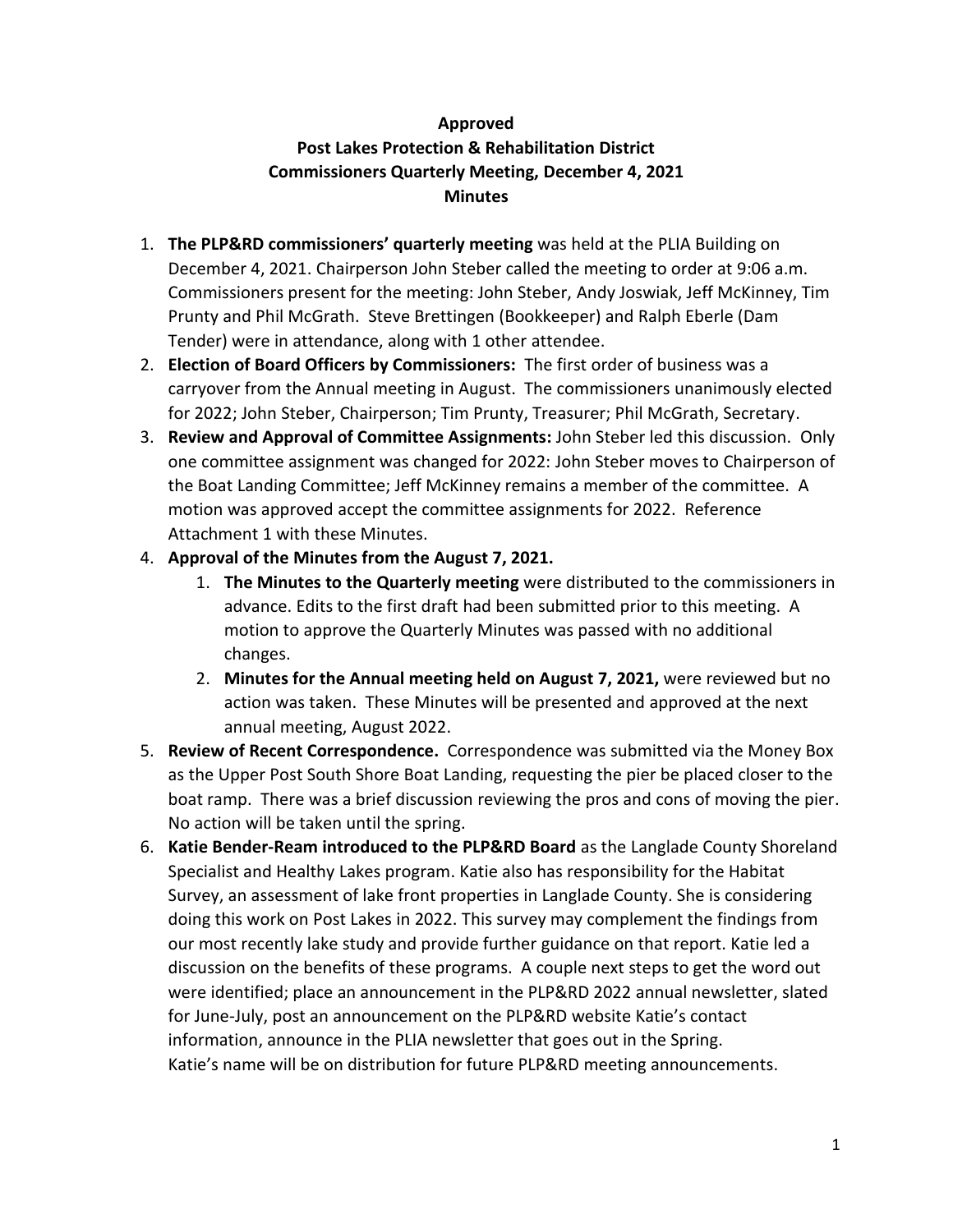- 7. **The Treasurer's report** was presented by Tim Prunty, Treasurer, and Steve Brettingen, Bookkeeper. Balances as of November 30th: \$86,158.76 for Total Assets; \$86,158.76 for Total Liabilities & Equity; \$63,648.32 Total Income; \$27,540.86 for Total Expenses. Steve Brettingen led the discussion:
	- a. Steve offered that the PLP&RD review the insurance coverage for the district as a safeguard. Tim Prunty offered to talk with the insurance agent for the County and Antigo School district. This agency specializes in Wisconsin municipalities.
	- b. There was a brief discussion on ensuring the district is receiving a good return on our investments. Steve works within the guidelines and is open to suggestions. These are not large investments, so the return will not be large.
	- c. The funds that we (PLP&RD) set aside for the Lake study were not needed for that project. These potentially could be used for boat landing improvement project.
	- d. Phil recommended the bank authorizations be brought up to date, reflecting the current board members. A motion was made and passed for PLP&RD to update the signatures for bank authorizations to reflect the current makeup of the board. Phil to write up the resolution and send it to Steve to show the bank to determine if that is all we need to update the signatures.
	- e. John Steber requested that we complete an audit annually.

A motion was made to approve the Treasurer's report, as submitted for the meeting,

## **8. Old Business**

# **9. Committee Reports**

- a. **Boat Landing Committee** John Steber led the discussion.
	- i. Reference the Attachment #2 to these Minutes; "Wisconsin Water Ways, August 7, 2021, State Ranking Report." We have been awarded \$141,831.00, for improvements to the Upper Post, South Shore boat landing. In our previous meeting, with this grant award, we agreed to go forward with the project.
	- ii. John Steber understanding is these monies are available until June 2024 and extensions can be granted, upon request. John will confirm the June 2024 date.
	- iii. We have a grant application submitted to the Federal Government for approximately \$100,000.00. It is highly competitive for these funds and the DNR cautioned us to not count on the award. Sometime in February we'll know the outcome of the application. A discussion followed on moving forward with the project. No action will be taken until the decision on the application for the federal grant. At our next meeting, March 2022, we should have that result.
	- iv. A general discussion on the improvement planning, include making sure the Upper Post west shore landing is in good shape to handle overflow traffic during the project, determining the best months to execute the project, etc.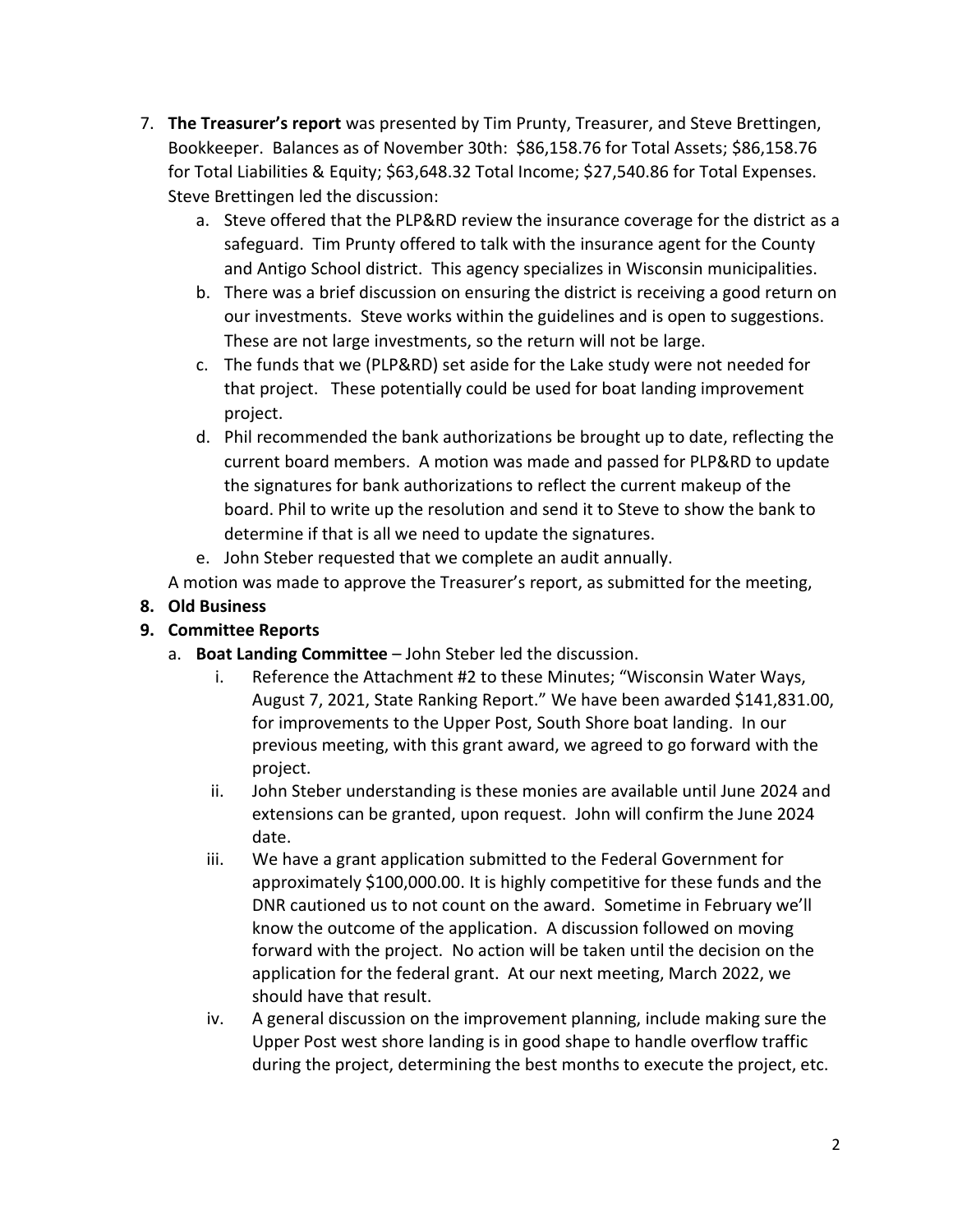- v. Phil reported the boat landing fees have all been collected for 2021 and turned over to Steve for deposit. Posting the signs for the \$3.00 fee had a positive impact, the monies collected were higher after that.
- vi. John Steber reported on the meeting with Ralph and Andy on training for the Dam and Boat Landing maintenance. A summary of the meeting was included with meeting materials. A discussion followed on the pier pumpers and other general maintenance requirements for the 2022 season. Ralph will update us at the March  $19<sup>th</sup>$  meeting.
- b. **Lake Management Committee** John Steber had no report.
- c. **Weed Harvesting**  John Raisleger issued the following written reported. "We had a slow start to weed growth but then the bays on Lower Post West shore grew some heavy weeds. There were many volunteers that stepped up in July and August. About 16 loads were taken out. When I got back up in late August, I saw that there were some weed beds up towards the narrows that could have been cut as well. Next year we will need to keep a better eye on the growth up there. We will need to do some additional maintenance on the equipment next spring. There are two batteries to be replaced and we should likely change oil in the equipment as well. For the most part the equipment remains in good shape."
- d. **Lake Safety** Andy Joswiak led this discussion. He reported this fall the buoys were taken out in record time, 2 ½ hours. The process is working smoothly. Next year Andy will coordinate schedules, so the buoys come out prior to the docks being brought in for the season. One buoy was missing from the Upper Post West Shore landing. Tim passed along the GPS coordinates for the unmarked rock on Upper Post. Andy will be doing general maintenance for the buoys, prior to spring placement.

John Steber reported, the sign in the channel, by the dam intersection is deteriorating. Andy will look at it in the spring and take appropriate action.

e. **Dam Management** – John Steber led this discussion. The Dam training session was conducted by Dam Committee members, John Steber and Andy Joswiak. The district's Dam Tender Ralph Eberle was in attendance. The PLP&RD Emergency Action Plan requires that the district conduct dam management training annually. The report on the training session was included with the meeting handouts.

## **Coordinator Position updates**

- 1. **Citizen Lakes Monitoring Network** Andy gave the reported. He completed 3 months of sample collection this past summer. He noted the exceptionally clear water readings on Upper Post.
- 2. **Website Development**  Phil McGrath had no report. Tim suggested a better format for the Commissioners page to announce the meeting dates/time and access to the handouts.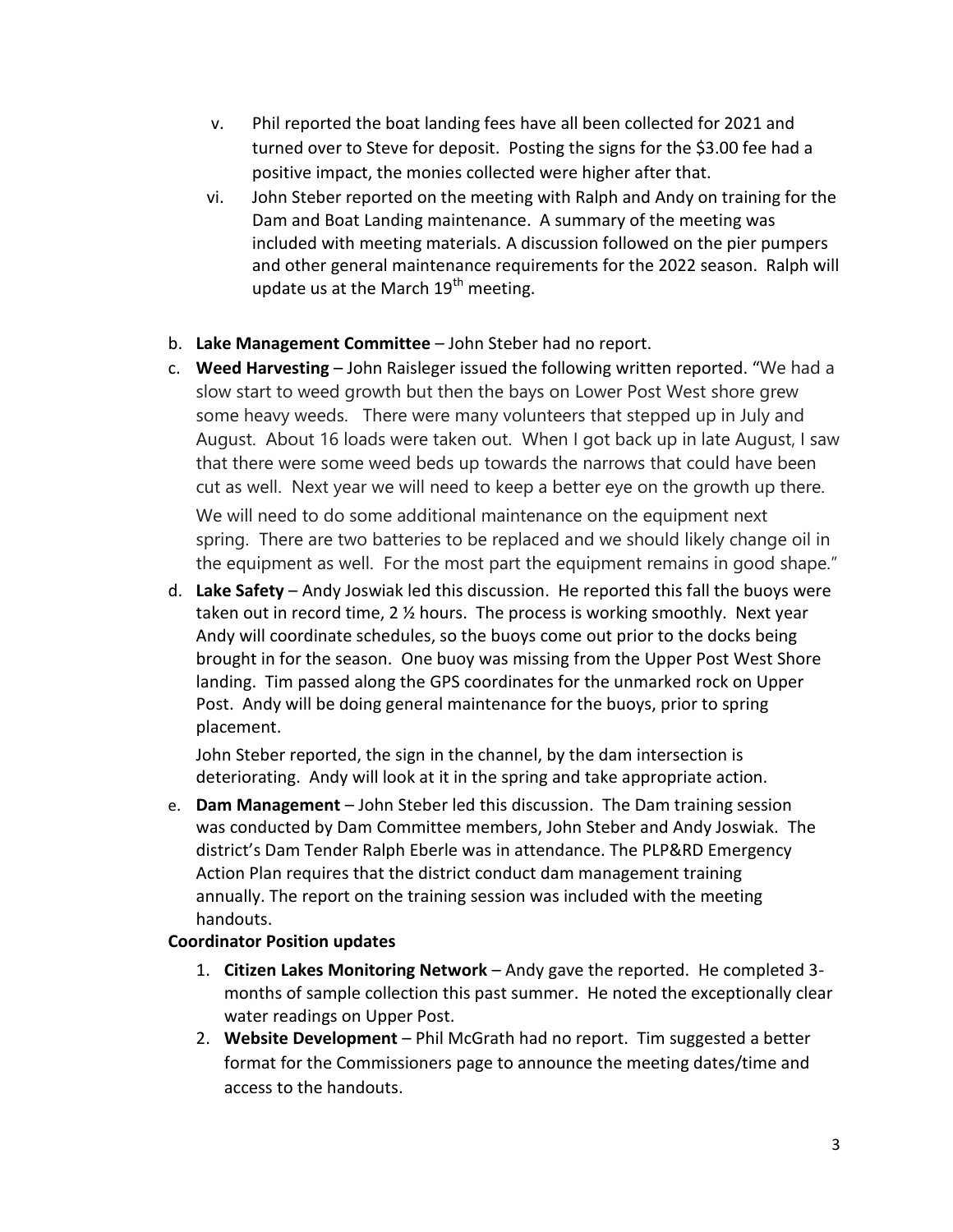## **10. New Business**

- a. One item was on the agenda: discussion for request for a Slow No Wake buoy at "Peters Pocket" on Lower Post.
	- i. At the previous meeting, August 2021, Ross Meyer Ross Meyer requested we add a request for a Slow No Wake buoy at the entrance to Peters Pocket to the December 4th agenda. Ross was not in attendance at today's meeting. Sean Kreuger, a neighbor of Ross's, attended today's meeting, and said he and other neighbors were opposed to the idea of a buoy. No action was taken.
- 11. **Non-action items that can legally be discussed -** None
- **12. Meeting Schedule for 2022:**
	- March 19, 2022, at 9:00 a.m.in the PLIA Building Quarterly
	- May 21, 2022, at 9:00 a.m.in the PLIA Building Quarterly
	- August 6, 2022, at 9:00 a.m.in the PLIA Building Quarterly and Annual
	- December 3, 2022, at 9:00 a.m.in the PLIA Building Quarterly
- 13. This meeting was adjourned at 10:58 a.m.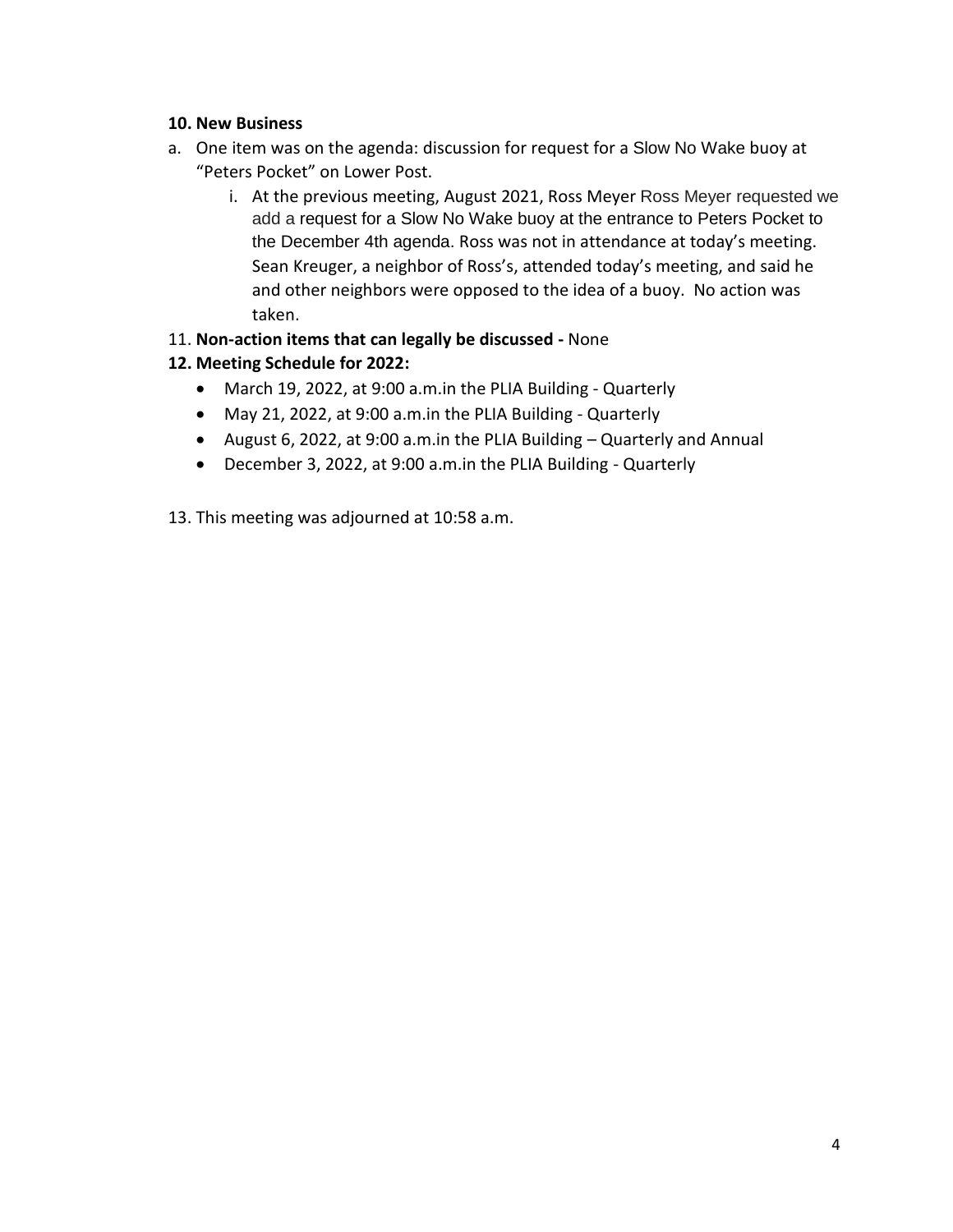# **Attachment #1 to PLP&RD Minutes – 12/4/2021**

### **POST LAKE PROTECTION AND REHABILITATION DISTRICT**

## **COMMITTEES AND COORDINATORS Updated December 4, 2021**

The Post Lake Protection and Rehabilitation District Board have approved the following committees and coordinator positions. It is the desires of the board to encourage Lake District members to take an active role in the management of our lake. The committees and coordinators are advisory to the PLP&RD board.

### **COMMITTEES**

### **COMMITTEE GENERAL GUIDELINES**

Each Committee shall include at least one board member. The board will invite the PLIA to provide a representative to each committee. The PLP&RD board will approve by motion the membership of each committee. The number of people per committee to be determined by the board, based on need and available volunteers. Each committee is to select a chairperson.

### **LAKE MANAGEMENT COMMITTEE Chairperson: John Steber (Phil McGrath)**

#### **Duties and Responsibilities**

- Work in cooperation with local units of government and organizations associated with Post Lake
- Work in compliance with WDNR on all matter associated with lake management
- Remain current with lake management practices and issues (WDNR, Wisconsin Lake Partnership)
- Maintain awareness of available grants and oversee grant applications
- Develop, maintain and implement the Post Lake Comprehensive Lake Management Plan (CLMP)
	- $\circ$  Act as the board representative for the development and maintenance of a (CLMP)
	- o Work with the WDNR to determine scope & requirements of the (CLMP)
	- o Work with the WDNR to update and manage the (CLMP)
	- $\circ$  Develop an RFP for the hiring of a consultant to develop and update the (CLMP) & to write a Lake Management Planning grant application, subject to board approval.
	- o Work with consultant to develop and maintain the (CLMP)
	- o Grant administration and paperwork
	- o Conduct lake district survey as required by WDNR

#### **WEED HARVESTINGCOMMITTEE Chairperson: John Raisleger, (Andy Joswiak & John**

#### **Steber)**

### **Duties and Responsibilities**

- Provide recommendations to the board for the entire weed harvesting effort with the understanding that all related matters are subject to board approval.
- Obtain a WDNR Mechanical Weed Harvesting Permit
- Provide staff recruitment, operational organization, scheduling and training
- Develop a harvesting plan based on the WDNR Weed Harvesting Permit
- Develop a plan to address equipment repairs and upkeep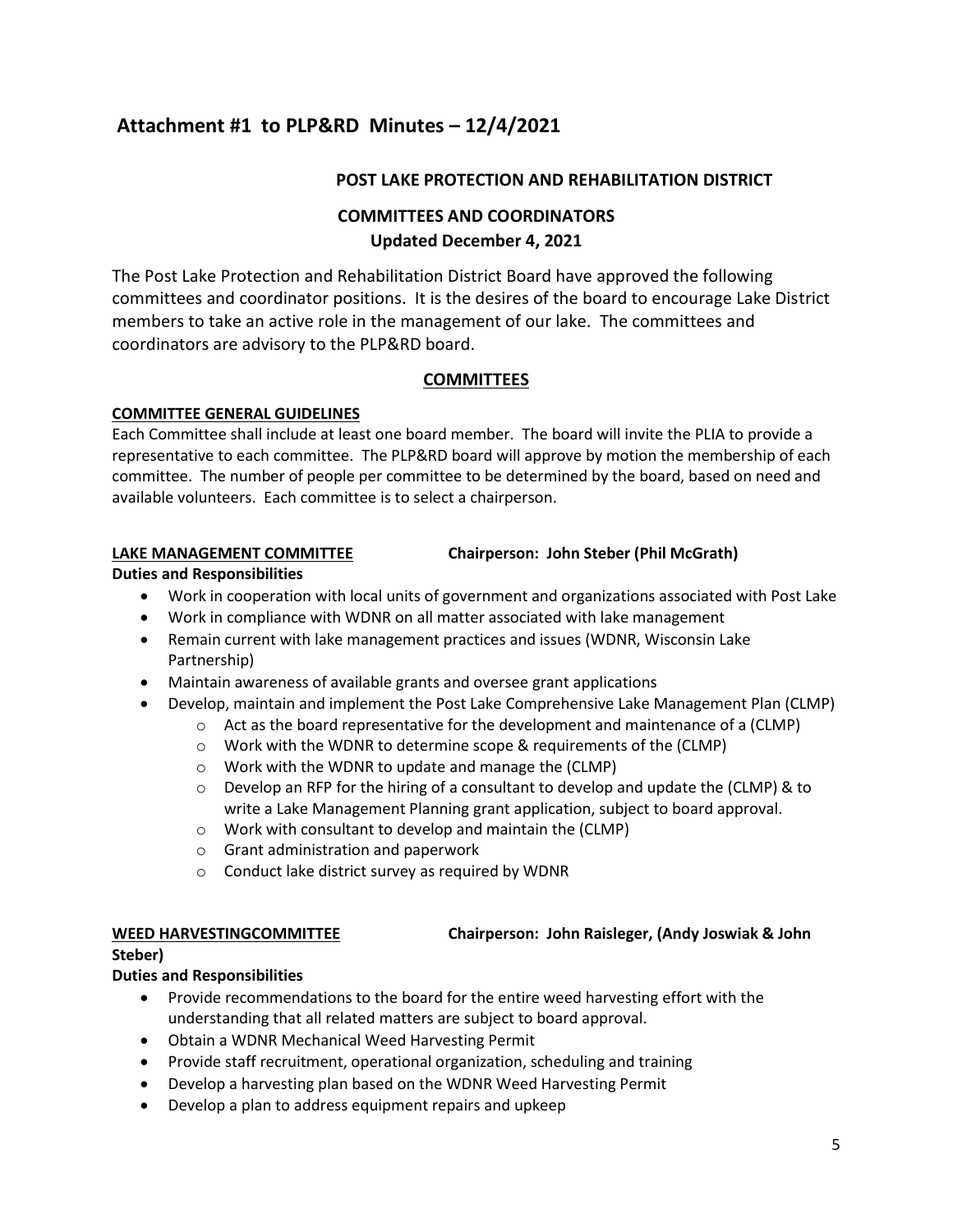- Transportation of equipment between storage and the lake (Town of Elcho)
- Prep harvester docking area, pier, portable restroom, storage facility and access road
- Coordinate supplies, gas, oil, replacement parts
- Keep proper records, as per WDNR guidelines.
- Keep the PLP&RD board informed of activity and plans

### **BOAT LANDING COMMITTEE: Chairperson: John Steber (Jeff McKinney, Tim Prunty, Andy Joswiak & Al Wendorf)**

### **Duties and Responsibilities**

- Provide oversight and recommendations for the maintenance and upkeep of the three public boat landings
- To include parking lots, ramps, piers, boat landing signage, grounds and portable restrooms
- Provide a yearly evaluation/condition report for the district's three boat landings
- Provide recommendations for short term and long-term plans to address needed repairs and improvements
- Develop improvement plans, specifications, request for proposals and oversee completion of projects, all subject to board approval

#### **LAKE SAFETY COMMITTEE Chairperson: Andy Joswiak (John Raislinger)**

### **Duties and Responsibilities**:

- Provide to the board oversight and recommendations for all matters related to lake safety
- To include but not restricted to; buoy placement, buoy upkeep & replacement, on lake safety signage, Slow No Wake issues, and all other matters related to lake safety
- Coordinate placement of buoys with the WDNR and obtain appropriate permits
- Installation and management of all lake buoys
- Upkeep, maintenance, and purchase of lake buoys
- Upkeep and maintenance of the buoy pontoon boat
- Respond to damaged and dislodged buoys

#### **DAM MANAGEMENT COMMITTEE Co-Chairpersons: Jeff McKinney (Andy Joswiak & John**

#### **Steber)**

### **Duties and responsibilities:**

- Hire and oversee the activities of the Dam Tender
- Oversee and actively manage the Inspections, Operation and Maintenance Plan
- Actively manage the Post Lake Emergency Action Plan & keep plan current
- Flood Plain Plan Updates
- Bank erosion control (work with Langlade County)
- Work with the DNR to manage lake levels
- (Next inspection date 2025)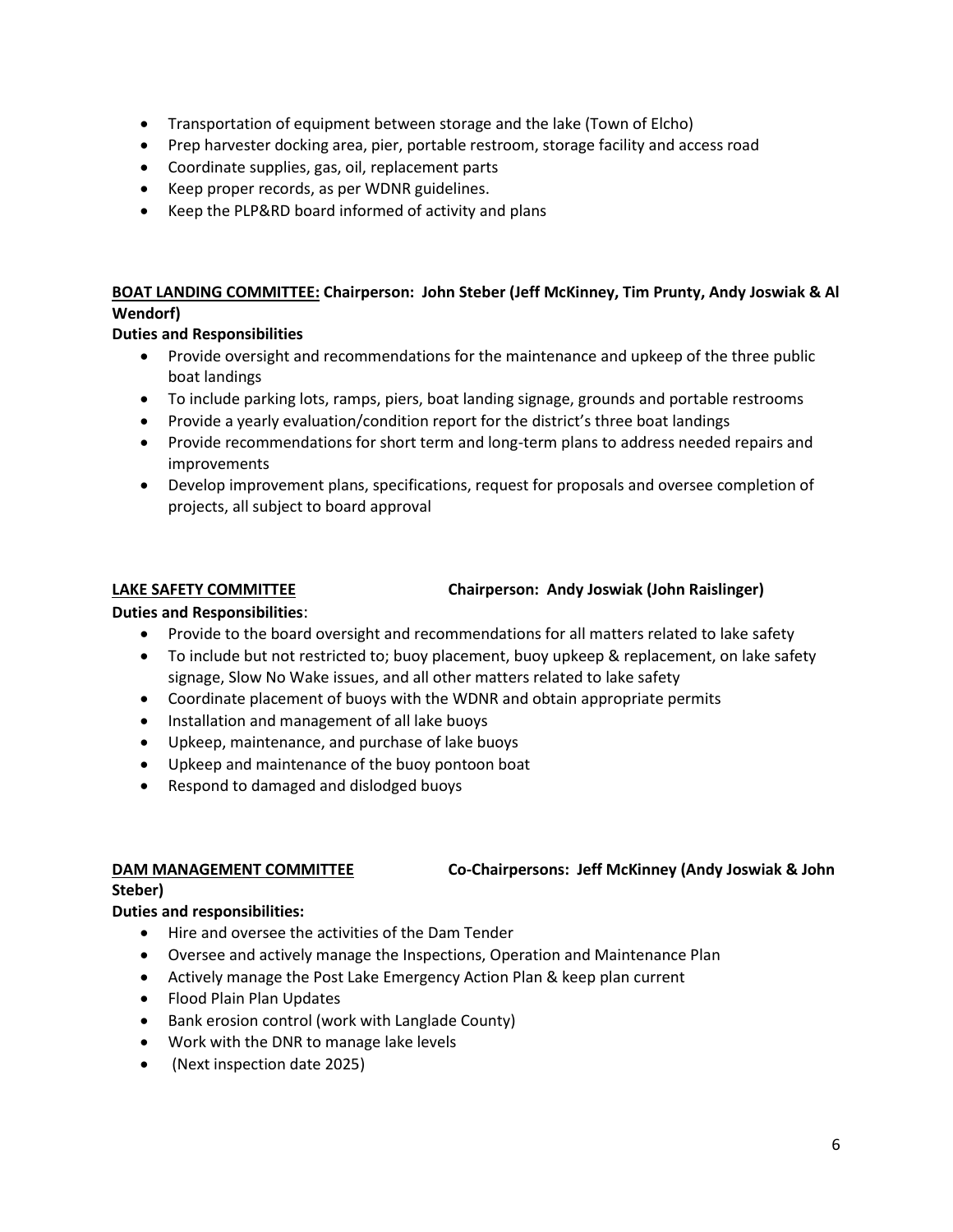### **CITIZEN LAKES MONITORING NETWORK (CLMN) Coordinators: Andy Joswiak & Tim**

#### **Prunty**

### **Duties and Responsibilities:**

- Act as the Post Lake representative to the UW Extension Lakes, Citizen Lakes Monitoring Network
- Collect data for water clarity, chemistry, temperature and dissolved oxygen and report this data to the UW Extension Lakes, Citizen Lakes Monitoring Network per the guideline of CLMN

#### **WEB SITE DEVELOPMENT &MANAGEMENT Coordinator: Phil McGrath & Rose Prunty**

- **Duties and Responsibilities**
- Responsible for overall design and maintenance of the webpage, including:
	- o Manage web site developer to meet objectives outline by board
	- $\circ$  Facilitate collaboration with PLIA, to allow their content placement on the webpage
	- o Go to person for structural design and enhancements
	- o Develop and implement processes to manage the webpage
	- o Communications to residents the access protocols.